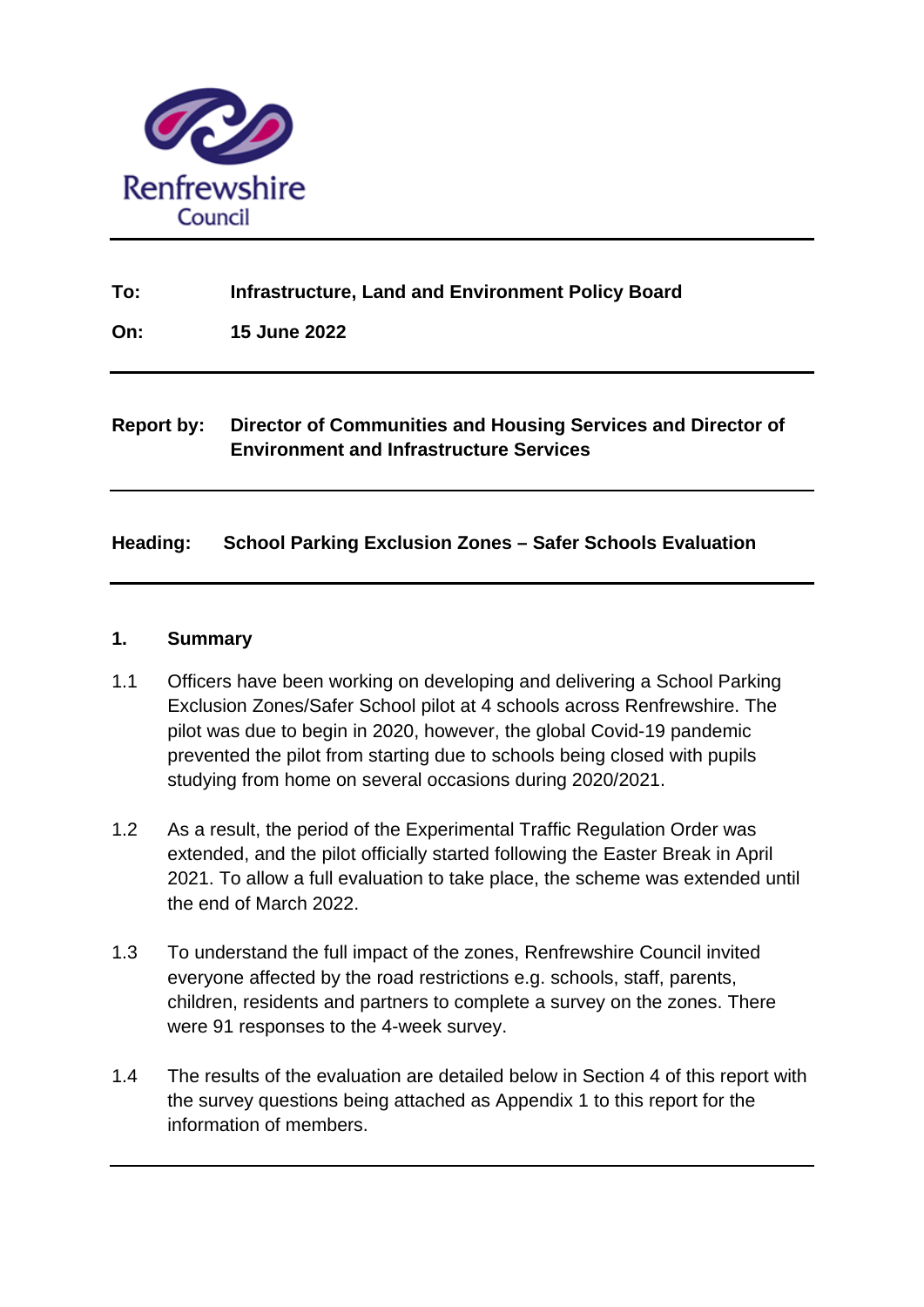#### **2. Recommendations**

- 2.1 It is recommended that the Infrastructure, Land and Environment Policy Board:
	- (i) Notes the evaluation of the School Parking Exclusion Zones pilot that took place between April 2021 and March 2022 with the evaluation undertaken in Feb/March 2022.
	- (ii) Approves the use of a range of interventions set out in section 5 of this report, tailored to the needs of schools and communities across Renfrewshire, including the 4 pilot schools, to improve the safety of children and tackle parking patterns and traffic movements around schools.

### **3. Background**

- 3.1 A paper was presented to the Communities, Housing and Planning Policy Board on 21 May 2019 updating on previous road safety campaigns and seeking the approval of a number of actions that would seek to tackle this issue.
- 3.2 One was a proposal to pilot the introduction of school exclusion zones around certain schools within Renfrewshire for a 9-month period.
- 3.3 Following a desk top review of all primary schools across Renfrewshire and discussions with Children's Services, 4 schools were chosen to pilot school parking exclusion zones. These zones prohibited cars from entering/leaving at set times during the day at the start and end of the school day.
- 3.4 The schools chosen for the pilot were:
	- Barsail Primary School (Erskine)
	- Lochfield Primary School (Paisley)
	- St Catherine's Primary School (Gallowhill, Paisley)
	- St Charles Primary School (Paisley)
- 3.5 As part of the pilot, certain streets were closed around the schools. The timings were 45 minutes in the morning and afternoon (8.30am – 9.15am and 2.30pm – 3.15pm). During this time, the street became a pedestrian zone.
- 3.6 It was initially intended that the pilot would run for approximately 9 months (Easter 2020 – December 2020), however, due to Covid-19 this was delayed and the start date became April 2021 with the pilot running up to March 2022.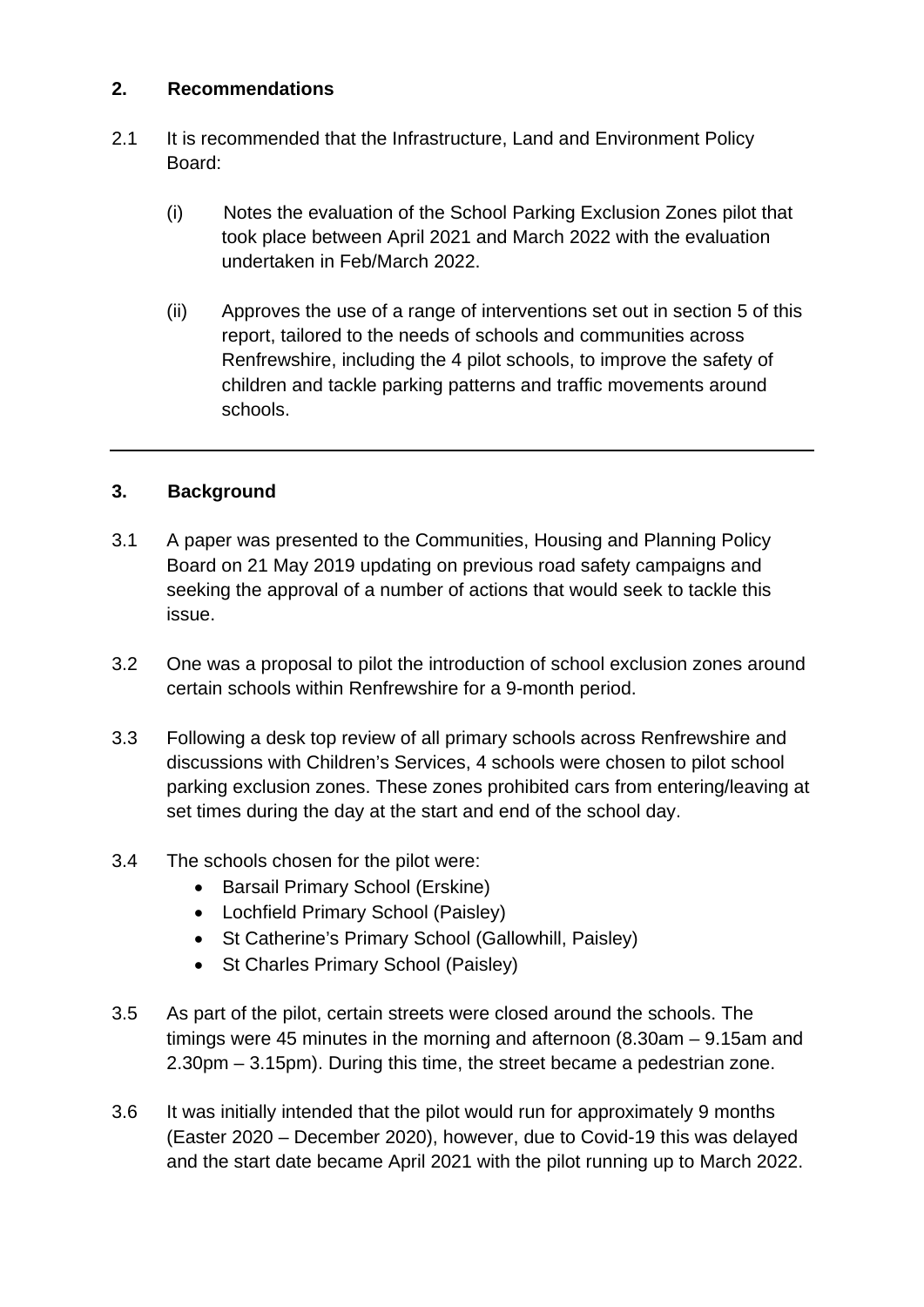- 3.7 Experimental Traffic Regulation Orders (ETROs) were prepared and published with community consultation undertaken.
- 3.8 As a result of a significant majority of objectors to the proposed Experimental Traffic Regulation Orders being school staff, discussions were held with the headteachers of each of the schools affected, with a report taken to the Infrastructure, Land and Environment Policy Board on 4 November 2020 at which time it was agreed as part of the pilot that staff would get an exemption from entering/leaving the zone during the restricted times.
- 3.9 Meetings also took place with Senior Officers in Police Scotland to ensure collaboration and enable a multi-disciplinary approach to implementing the pilot.
- 3.10 As part of the project, the newly recruited Road Safety Officer worked with all 4 schools to prepare Active Travel Zone leaflets to allow an easy reference to show the exclusion zones, 5-minute walk zone and key walking routes. An example of the Active Travel Zone leaflet for St Charles PS is attached as Appendix 2.
- 3.11 A dedicated page was provided on the Council website and affected residents contacted and advised how to receive a residents exemption badge.
- 3.12 Following the introduction of the pilot, Officers from Community Safety (Renfrewshire Wardens) and Police Scotland visited the zones as part of routine visits to schools.

### **4. Evaluation of pilot**

- 4.1 As part of the pilot, an evaluation of the effectiveness of the scheme has been undertaken. Initially a baseline assessment was carried out before the pilot to assess the challenges faced, counts of vehicles in streets and where any displaced traffic may go when streets were closed.
- 4.2 Some of the Key Performance Indicators (KPIs) were qualitative as well as quantitative, however, evaluation included:
	- Counts of vehicles entering zones
	- Number of penalty charges issued to vehicles entering the zones
	- Number of issues raised by schools
	- Near misses/accidents
	- Reduction in traffic congestion
	- Increase in Walking/Cycling and reduced car journeys
	- Survey and speaking to parents/carers, teachers, children, Elected Members to see if pilot effective.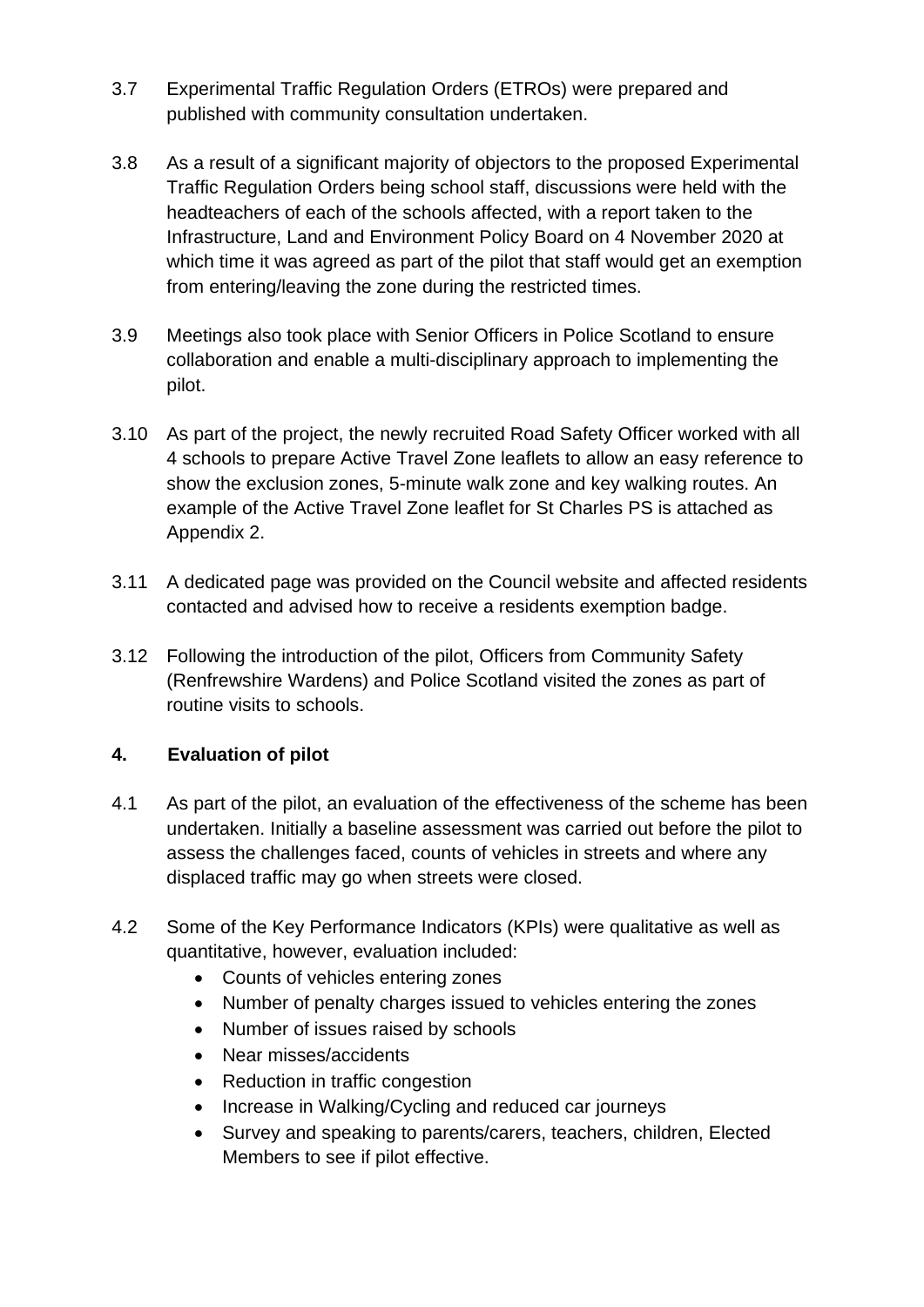### **Vehicle Count Survey**

- 4.3 As part of the on-going evaluation, a vehicle count was undertaken by a consultant before, during and towards the end of the pilot to ascertain any behaviour changes for each school.
- 4.4 From the survey, it was noted that the road closures resulted in 50-80% less traffic moving directly outside the schools during the restricted periods. This was recorded mid-way through the pilot and did not change appreciably by the end. However, it should be noted that parents have either been arriving in the street before the period starts (and parking) or parking more in the surrounding streets, depending on location:
	- **Barsail PS**
		- o Midway through pilot The number of cars on the road outside the school was up 27% from what it used to be, but the surrounding streets remained the same. The area around Park Winding has dropped by around 5%.
		- o End of pilot The number of parked cars on the road outside school is up by 65%, in surrounding streets up 28%, and in the Park Winding area up 6%.



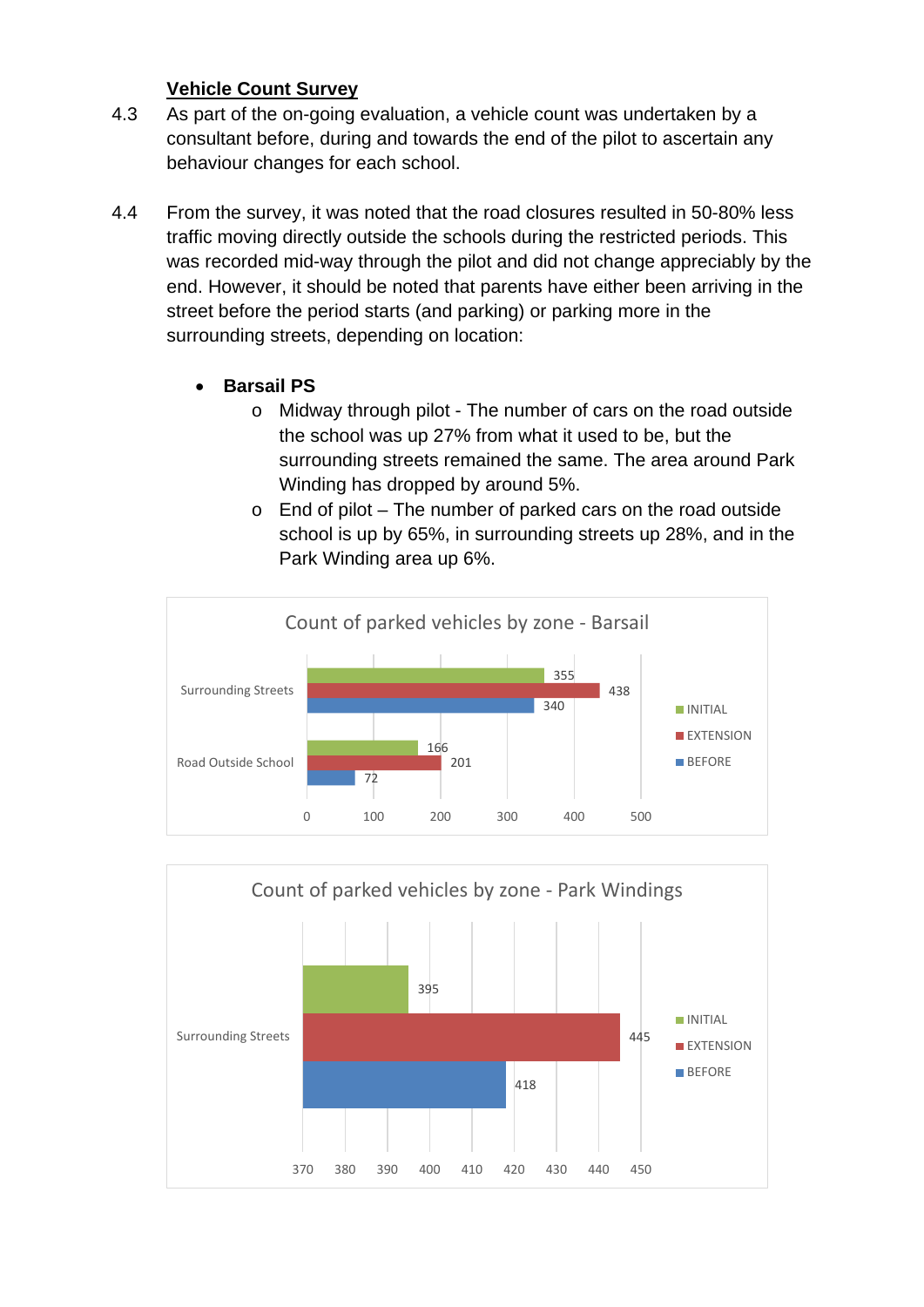# • **Lochfield PS**

- o Midway through pilot parking in the road outside school has increased by four times whereas the surrounding streets have seen an increase of 10%.
- $\circ$  End of pilot parking in road outside reduced to 2.5 times the original and surrounding streets reduced to around a 5% increase.



### • **St Catherine's PS**

- o Midway through pilot Parking on the road outside increased to twice original amount and in the surrounding streets by 23%.
- $\circ$  End of pilot parking on the school road is up 66%, surrounding area is up 20%.



### • **St Charles PS**

- o Midway through pilot little change in cars parked in the street outside the school, although noted there were very few to start with. Around 10% increase in cars parked in surrounding streets
- o End of pilot same picture as above.

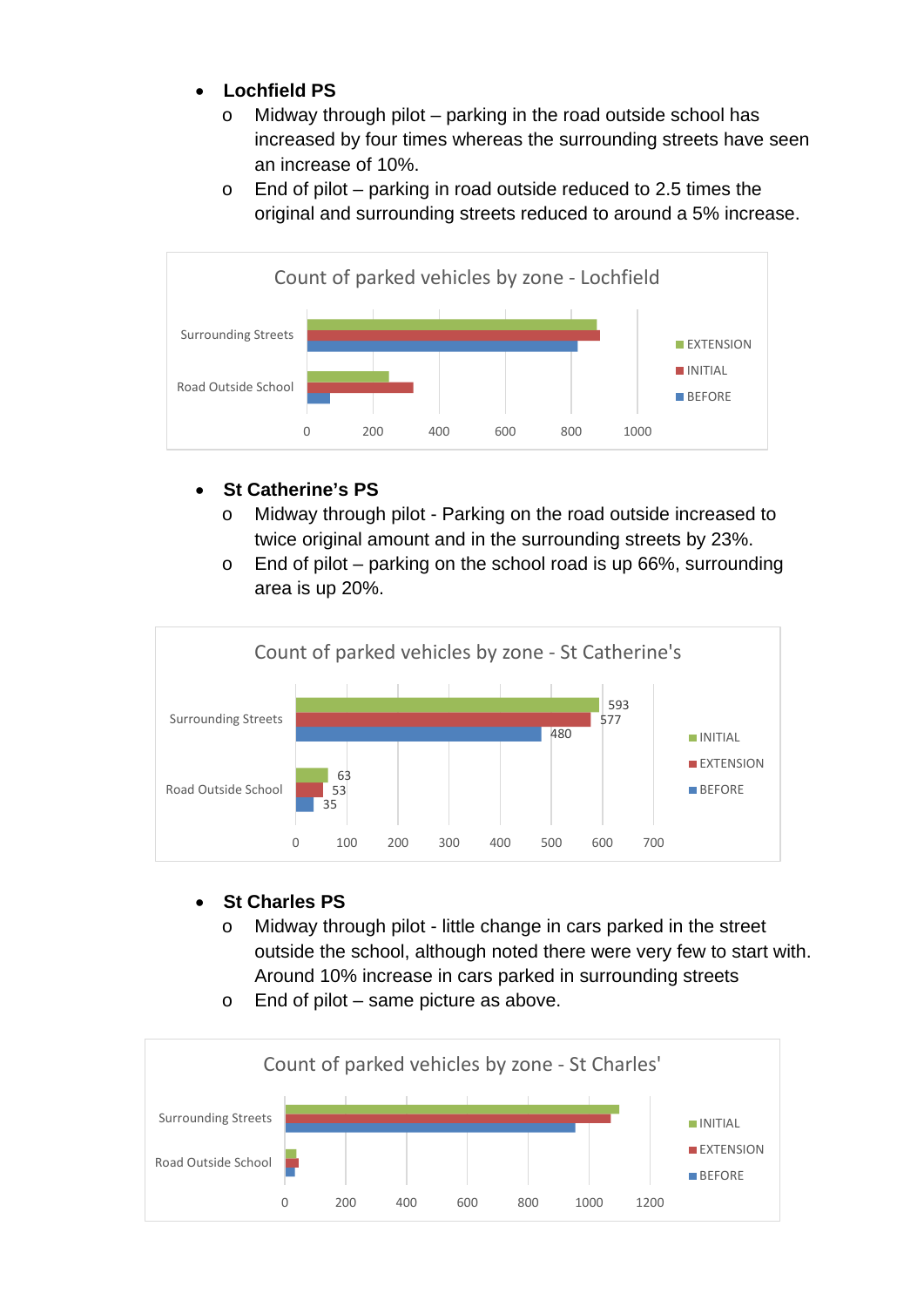4.5 The vehicular movement survey also identified the number of conflicts over that week. This was identified as conflicts between 'car and pedestrian' or 'car and car' (minor precautionary breaking or changing lane) below. The statistics of the number of conflicts within the exclusion zone over a 1-week period were:

| <b>School</b>        | <b>Before</b> | <b>During</b> | End |
|----------------------|---------------|---------------|-----|
| <b>Barsail PS</b>    | 72            |               |     |
| Lochfield PS         | 145           |               |     |
| St Catherine's PS    |               |               |     |
| <b>St Charles PS</b> |               |               |     |

- 4.6 It can be seen that the occurrences fall dramatically during the restricted periods in the morning and afternoon, when the zone was put in place. However, there is no similar data to compare before or after the restricted periods.
- 4.7 With regards to "near misses" i.e. more serious/quicker stops to prevent collisions with vehicle or child, these were also collected during the same time period.

| <b>School</b>        | <b>Before</b> | <b>During</b> | End |
|----------------------|---------------|---------------|-----|
| <b>Barsail PS</b>    |               |               |     |
| Lochfield PS         |               |               |     |
| St Catherine's PS    |               |               |     |
| <b>St Charles PS</b> |               |               |     |

### **Hands Up Survey**

- 4.8 Every year, Renfrewshire Council undertakes a "hands up" survey with pupils to understand the pupils travel habits from year to year. These are undertaken in September each year and look at the different modes of transport e.g. walk/cycle/scooter or skate/park & stride/car/bus or taxi.
- 4.9 As part of the evaluation, the hands up survey for the 4 schools was assessed to ascertain if the exclusion zones had resulted in an increase in active travel.
- 4.10 The results across the 3 schools improved with 1 decreasing:
	- Barsail PS Active travel decreased and driving increased.
	- Lochfield PS Active travel increased by 6.1% but driving also increased by 4.3%. Less Park and Stride 7.1% decrease.
	- St Catherine's PS Marked change in active travel up 17.7% and numbers taking the bus by 8.6%. Less being driven by 21.3%
	- St Charles PS Overall Active Travel increased by 4.3%. Driving deceased by 8.7% and bus use increased by 6%.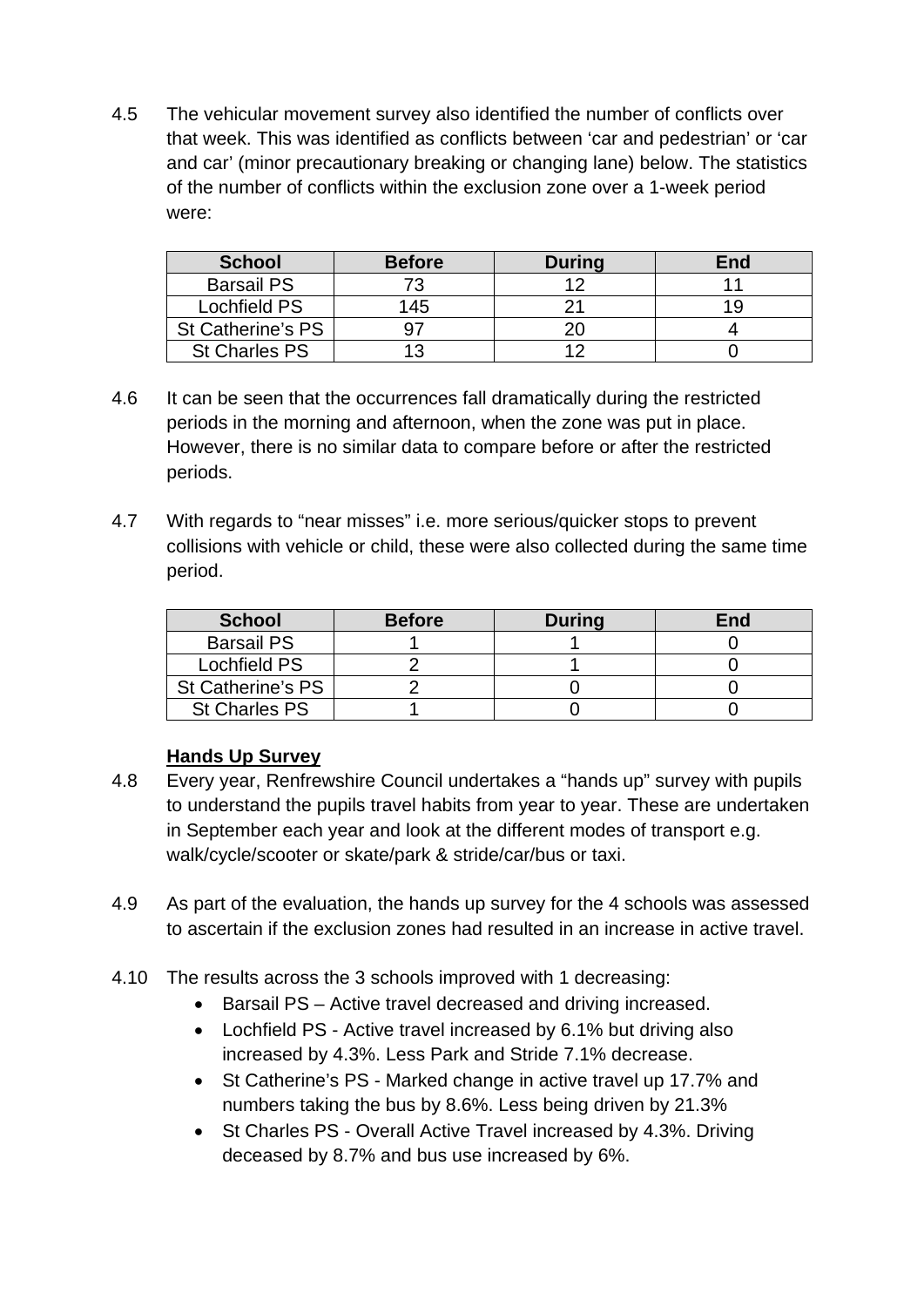#### **Evaluation Survey**

- 4.11 A survey was undertaken with all partners and affected residents/parents/staff as part of the school parking exclusion zones. The survey was predominantly on-line, however, letters were issued to all residents in affected to ask they opinion on the zones that were in place. The survey ran for 4 weeks in Feb/March 2022.
- 4.12 There were 91 responses to the survey.
	- 75% of responses thought that the school exclusion zone pilot were a good idea
	- 76% of responses would like to see the parking exclusion zones continue.
	- 58% of responses disagreed that the surrounding street were less congested with car traffic.
	- 55% of responses held the opinion that the parking exclusion zones have worked.

### **On-site visits from Wardens/Police Scotland**

- 4.13 To try and assist Police Scotland, the Renfrewshire Wardens also visited the 4 schools routinely to undertake parking enforcement and assess the success/challenges with the exclusion zones.
- 4.14 The Wardens advised that whilst on-site, it was noted that many residents still didn't have permits for entering/leaving the zones – it should be noted that they weren't breaking the law at this time (they weren't moving), however, if they had been, they could have received a fixed penalty notice.
- 4.15 There is a perceptible improvement when Police are on site, with regards to the restricted streets, especially when Traffic Police attend.

#### **Enforcement**

- 4.16 As part of the pilot, Police Scotland have routinely visited all 4 schools to assess compliance. On most occasions, no enforcement has taken place with anyone noted to be accessing/egressing during the restricted times being spoken to and warned. As detailed in section 4.14, with a visible presence, people don't normally enter the zones.
- 4.17 However, as part of the pilot, there have been 27 fixed penalty notices issued with the following allocation to each school:
	- Barsail PS 0
	- $\bullet$  Lochfield PS  $-3$
	- St Catherine's  $PS-5$
	- St Charles PS 19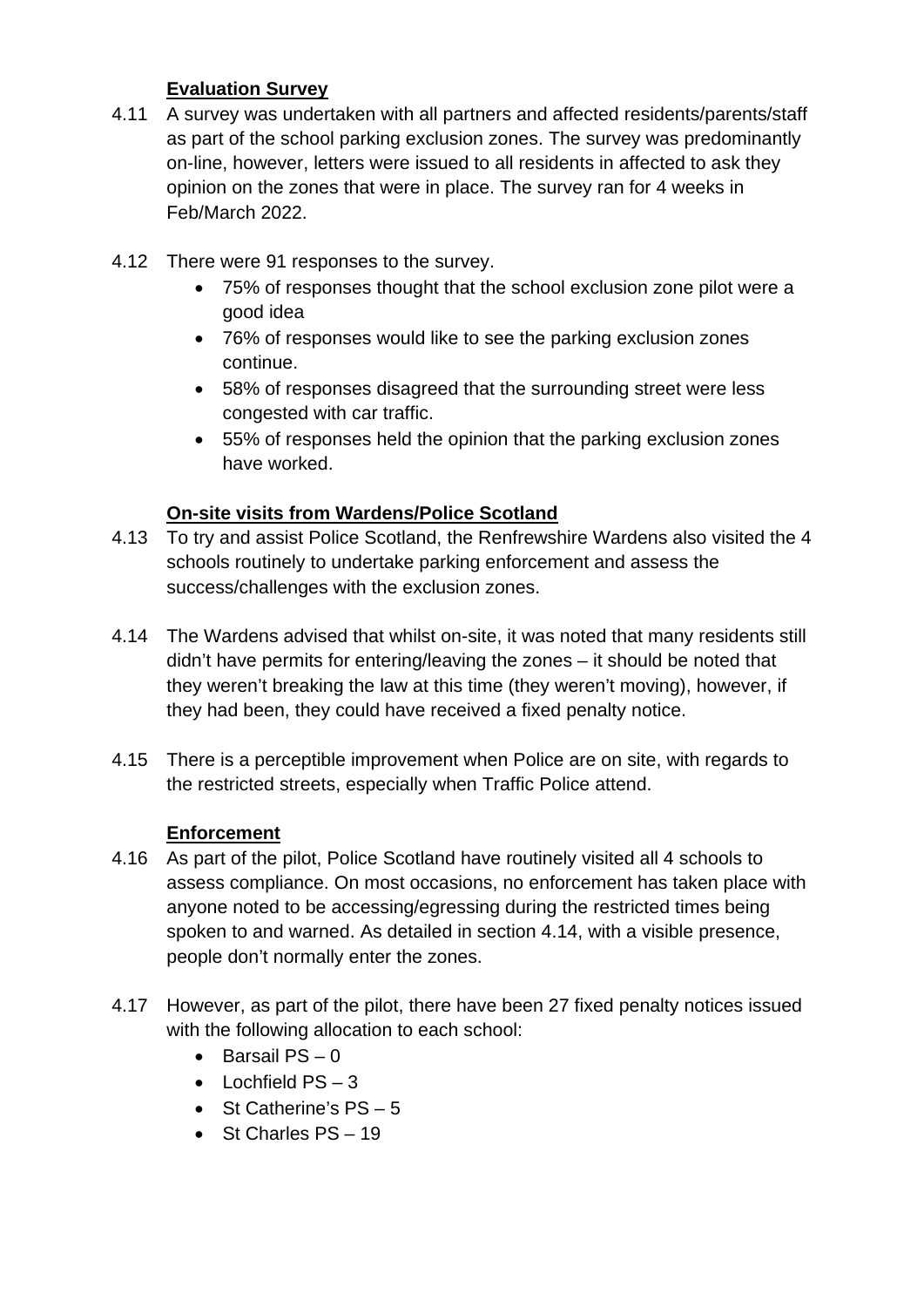### **5. Conclusions and Next Steps**

- 5.1 The results of the evaluation of the pilot have not been conclusive and the outcomes appear to be mixed with some positives and some negatives.
- 5.2 The number of conflicts within the street where the zone was implemented reduced markedly. However, the pilot did not have a large impact on active travel with a lot of cars still noted within the zone or noted to be in the surrounding streets.
- 5.3 The active travel leaflet was well received, as were the positive communications, however, the overall enforcement was extremely challenging and resource intensive for Police Scotland.
- 5.4 Whilst it is noted that the School Parking Exclusion Zones will not be the full answer for all schools, there are a suite of road safety interventions that could be considered depending on the school, geography and community needed. This list is not exhaustive, but could include:
	- Parking Exclusion Zones
	- School Active Travel Plans
	- Park and Stride
	- WOW Living Street's Year Long Active Travel Programme
	- Walking Bus Families meet and walk together on a specified route
	- Physical interventions e.g. planters
	- Wider parking enforcement and Traffic Regulation Orders around schools
	- Community and School Engagement Sessions
- 5.5 From this project, a Road Safety Officer has been recruited to lead and drive the above review and interventions.

### **Implications of the Report**

- 1. **Financial –** Depending on the work and interventions put in place around schools, there will be financial considerations that will require to be considered.
- 2. **HR & Organisational Development - None**
- 3. **Community/Council Planning –** *Our Renfrewshire is safe – by introducing school parking exclusion zones, this will ensure a safer environment for children to enter and depart school.*
- 4. **Legal - None**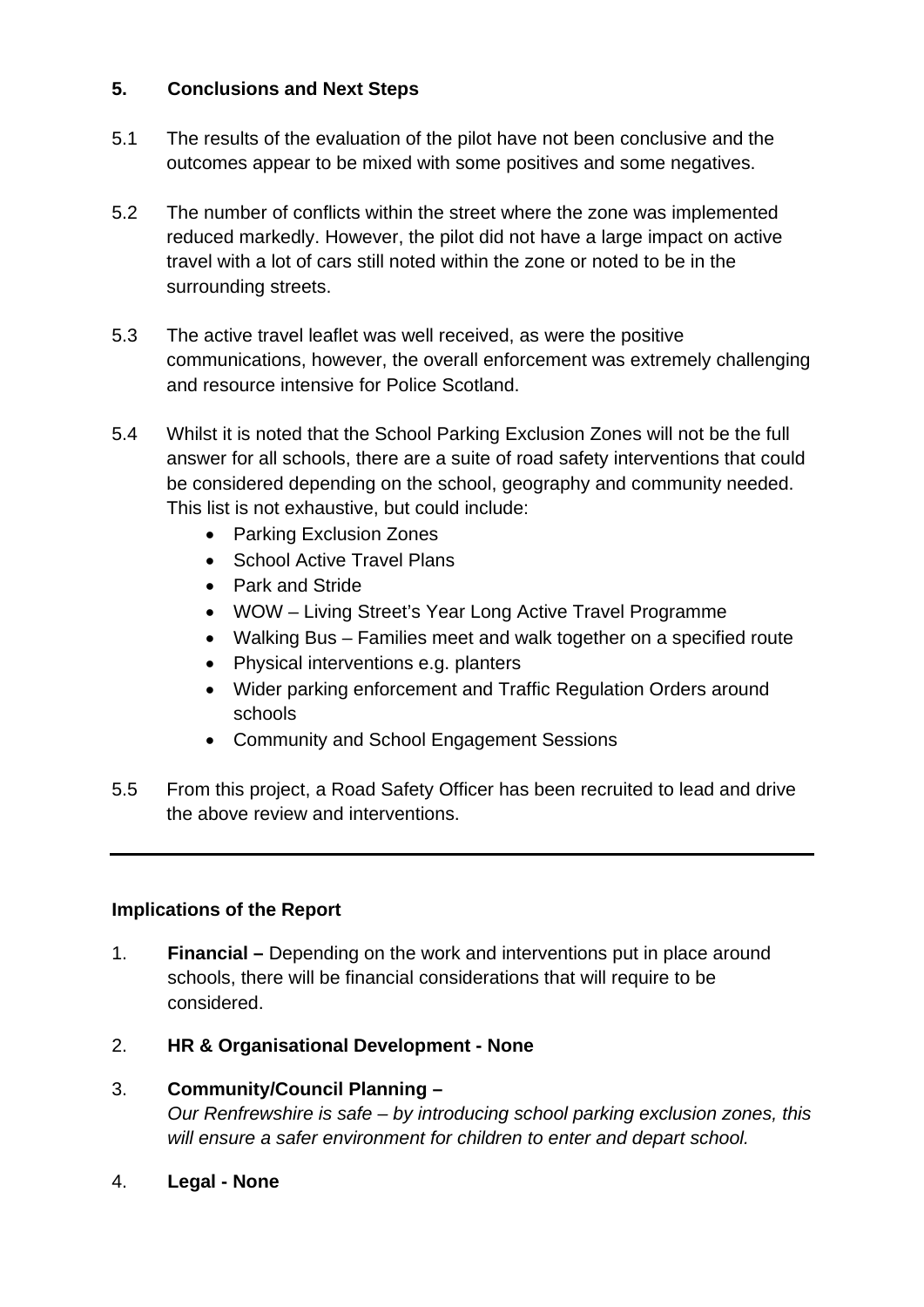#### 5. **Property/Assets - None**

### 6. **Information Technology - None**

## 7. **Equality & Human Rights**

- (a) The Recommendations contained within this report have been assessed in relation to their impact on equalities and human rights. No negative impacts on equality groups or potential for infringement of individuals' human rights have been identified arising from the recommendations contained in the report. If required following implementation, the actual impact of the recommendations and the mitigating actions will be reviewed and monitored, and the results of the assessment will be published on the Council's website.
- 8. **Health & Safety - None**
- 9. **Procurement - N/A**
- 10. **Risk - None**
- 11. **Privacy Impact - N/A**
- 12*.* **COSLA Policy Position - N/A**
- 13*.* **Climate Risk –** None.

### **List of Background Papers**

- a) School Parking Initiative Communities, Housing and Planning Policy Board, 21 May 2019
- b) School Parking Exclusion Zones Communities, Housing and Planning Policy Board, 14 January 2020
- c) Traffic Regulation Order School Parking Exclusion Zones Infrastructure, Land and Environment Policy Board, 4 November 2020

The foregoing background papers will be retained within Communities, Housing and Planning Services for inspection by the public for the prescribed period of four years from the date of the meeting. The contact officer within the service is the Communities and Regulatory Manager**.**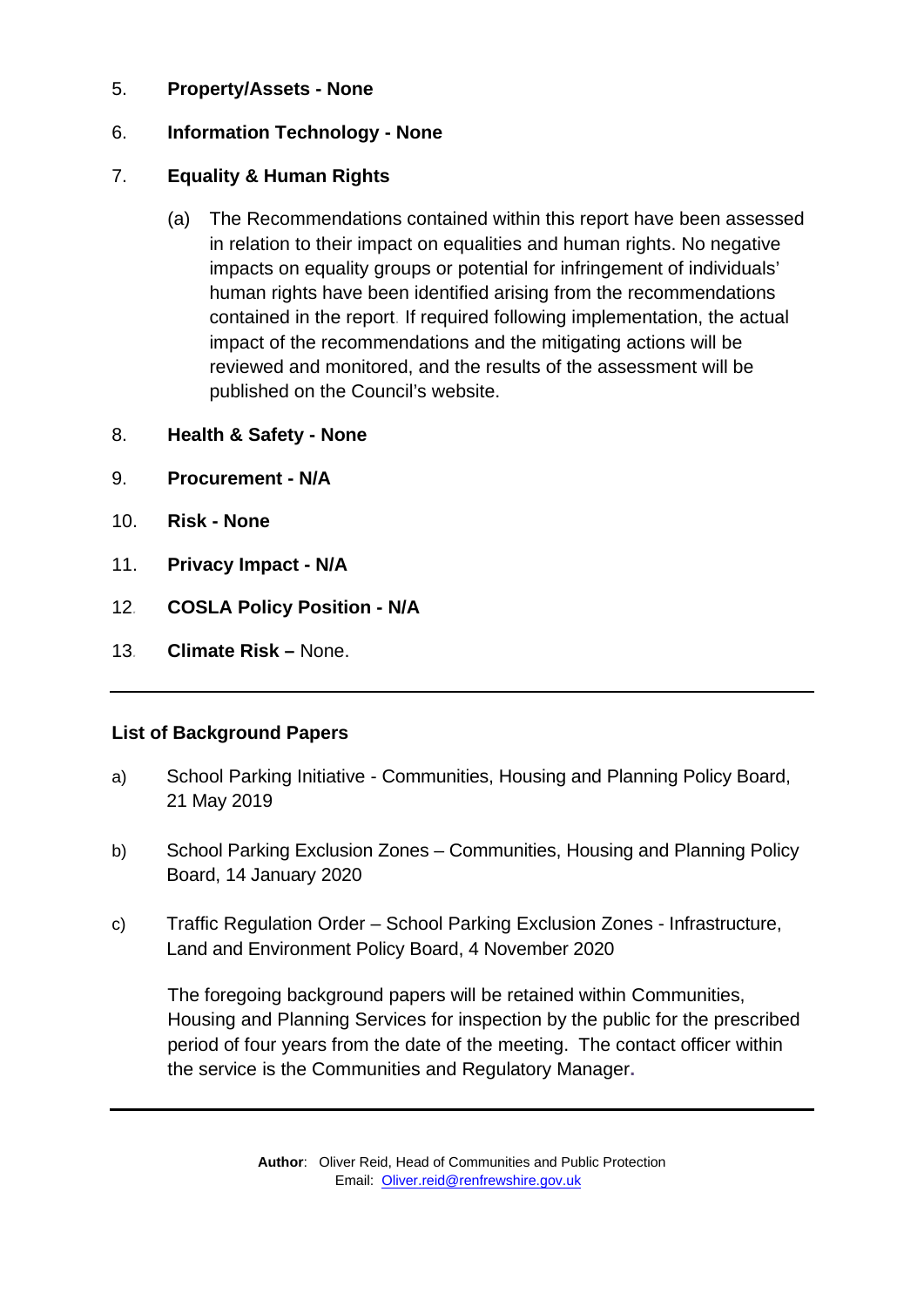## **Appendix 1 – Evaluation Survey Questions**

Are you a parent, teacher, resident or other?

**School** 

Which year group is your child in?

How does your child normally travel to school? (if applicable)

If your child could choose, how would they prefer to travel to school? (if applicable)

If your child would prefer to walk, cycle, scoot/skate or park and stride, why would your child prefer to do so? (if applicable)

If your child would prefer to park and stride, be driven, take the bus or use a taxi, why would your child prefer to do so? (if applicable)

Do you think the school exclusion zone pilot is a good idea?

Would you like to see the parking exclusion zones continue?

Do you think the exclusion zone might change the way school staff travel to school?

Please indicate how the parking exclusion zone impacted your use of the following modes for travelling to and from school

What impact has the exclusion zone had on the area?

The area is now safer

The area now provides more space for socialising for me (and/or my children)

The area is now a more inclusive and attractive place

The air quality in the area has improved

The exclusion zone has strengthened relationships in the local community

The surrounding streets are now less congested with car traffic

Is it now easier to social distance while travelling to school and back than before the parking exclusion zones? (if applicable)

Is it now easier to walk, cycle or scoot to school and back than before due to the exclusion zones? (if applicable)

Were you provided with the opportunity to engage in a consultation process on the exclusion zones?

In your opinion, have the parking exclusion zones worked?